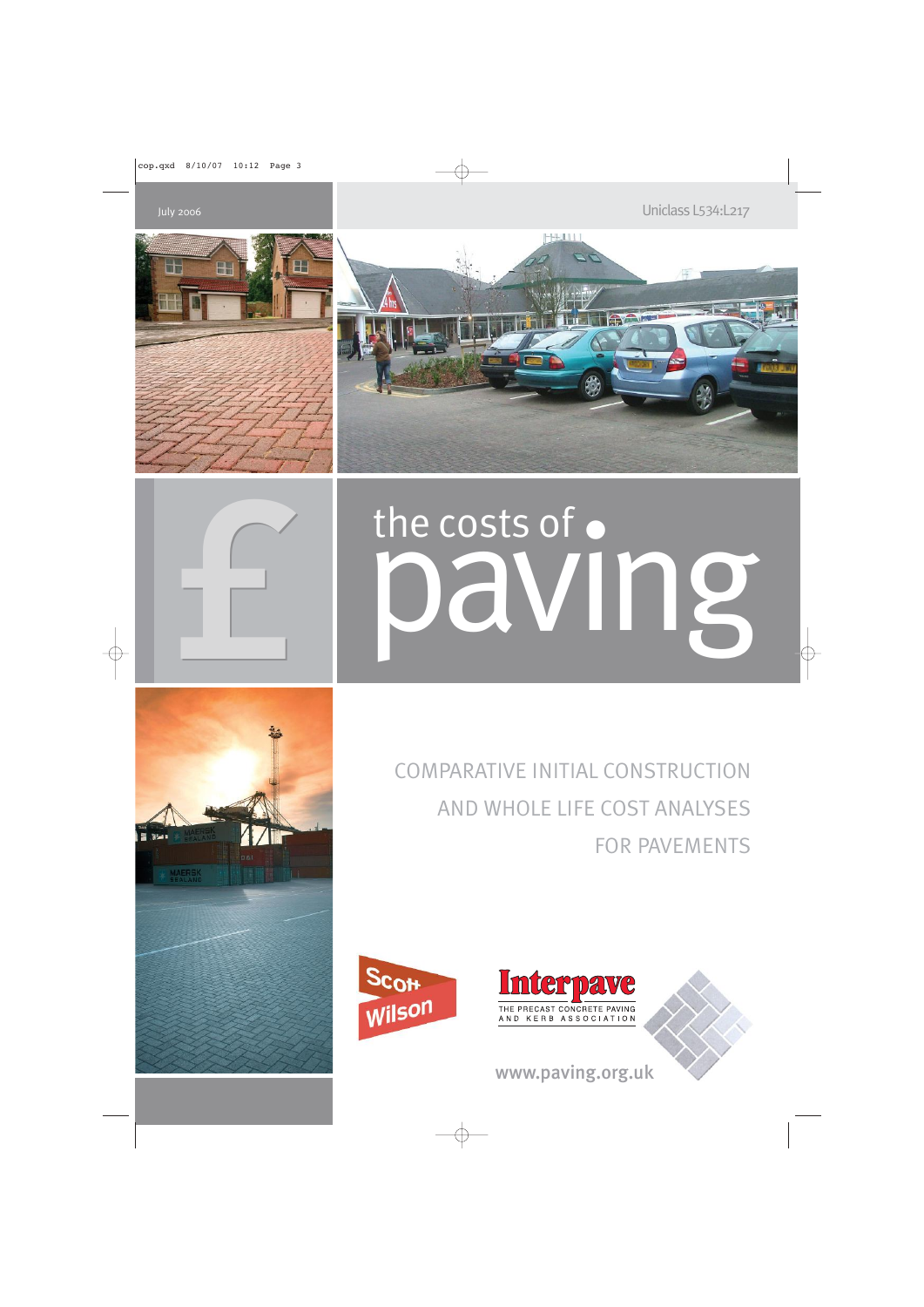# Background

Concrete block paving has been used widely in the UK for over 30 years on diverse project types ranging from footpaths to container terminals. One of the most exciting recent developments is the use of this technology for permeable pavements, offering major environmental benefits acknowledged by planning guidance, regulations and environmental regulators.

However, the potential cost advantages of concrete block permeable pavements (CBPP) website www.paving.org.uk. In addition, supporting information and drawings can be inspected at the Interpave offices. The research is intended to provide paving designers with initial guidance only and individual projects should be subjected to specific feasibility and costing studies.

### METHODOLOGY

The research project was carried out in two stages, commencing with investigation and comparison of pavement and drainage construction requirements and their initial construction costs. Where possible Scott Wilson used projects where they were originally appointed as designers to give realistic and accurate designs reflecting local topography and drainage requirements. These projects were then redesigned using various pavement types and a range of different ground conditions (expressed in terms of California Bearing Ratio values, or CBRs). The pavement types considered for each pavement application are summarised in the table below.

Over 250 different cases were considered and designs were undertaken in accordance with current British Standards and/or other appropriate design methods and guides. The same on-site drainage systems were used for each impermeable pavement type but redesigned to suit each type of CBPP, with no drainage costs for System A. For a variety of application types, initial costs per square metre have been plotted in the graphs that follow for each pavement type related to a range of CBR values.

Whole Life Cost (WLC) analysis is a useful tool for an asset owner or operator to establish the most appropriate design and

maintenance solution for a given asset. The second stage of this research project involves WLC of three of the previously assessed pavement types applied to four applications identified in red in the table. The applications were chosen to represent markets suitable for block paving and where its value may not be fully recognised. In each case, two alternative subgrade conditions were considered: a 3% CBR value representing a fairly poor quality of subgrade and 6% for a reasonable quality.

Each pavement application has different maintenance requirements driven by their different needs. These factors are termed 'maintenance instigators' and the maintenance strategies needed to meet these requirements (for each of the pavement type and application combinations) have been documented. Costings for the maintenance strategies over a typical 40 year life have been combined with the initial construction costs from the first stage to calculate the WLCs. Pavement user costs were not accounted for as these do not affect the service owner/operator. It is important to note that the initial construction cost would not be duplicated if the asset was still in service after 40 years as the maintenance strategies are designed to return the asset to its 'as built' condition after 40 years service.

| Pavement<br>application             | Concrete<br><b>Block Paving</b> | Concrete<br><b>Flags</b> | Asphalt      | <b>RC</b><br>Concrete | <b>PQ</b><br>Concrete | <b>Permeable Pavements</b> |                               |              |
|-------------------------------------|---------------------------------|--------------------------|--------------|-----------------------|-----------------------|----------------------------|-------------------------------|--------------|
|                                     |                                 |                          |              |                       |                       |                            | System A* System B* System C* |              |
| Pedestrian Footpath                 | ✓                               |                          |              |                       |                       |                            |                               |              |
| Domestic Driveway                   | ✓                               |                          |              |                       |                       |                            | ✓                             |              |
| <b>Municipal Mall/Plaza</b>         | $\checkmark$                    |                          |              |                       |                       | ✓                          | ✓                             |              |
| Supermarkets and<br>other Car Parks | ✓                               |                          | $\checkmark$ | ✓                     | $\checkmark$          |                            | ✓                             | $\checkmark$ |
| Estate Road - Housing               | $\checkmark$                    |                          | $\checkmark$ |                       | $\checkmark$          |                            | ✓                             | $\checkmark$ |
| Estate Road - Industrial            | ✓                               |                          | $\checkmark$ | ✓                     | $\checkmark$          | J                          | ✓                             | $\checkmark$ |
| Parking for Warehouses              | ✓                               |                          | $\checkmark$ | ✓                     | $\checkmark$          | ✓                          | ✓                             | $\checkmark$ |
| <b>Container Yards</b>              | ✓                               |                          |              |                       |                       |                            |                               |              |
| <b>Airport Airside Pavements</b>    | ✓                               |                          |              |                       |                       |                            |                               |              |

### Pavement type (surfacing)

Note: \* System A for subgrade CBR values only greater than 10% \* System B for subgrade CBR values only greater than 6% \* System C for subgrade CBR values from 2 to 6% System A CBPP allows full infiltration of water to the ground, System B partial infiltration and System C full containment and transfer to piped drainage.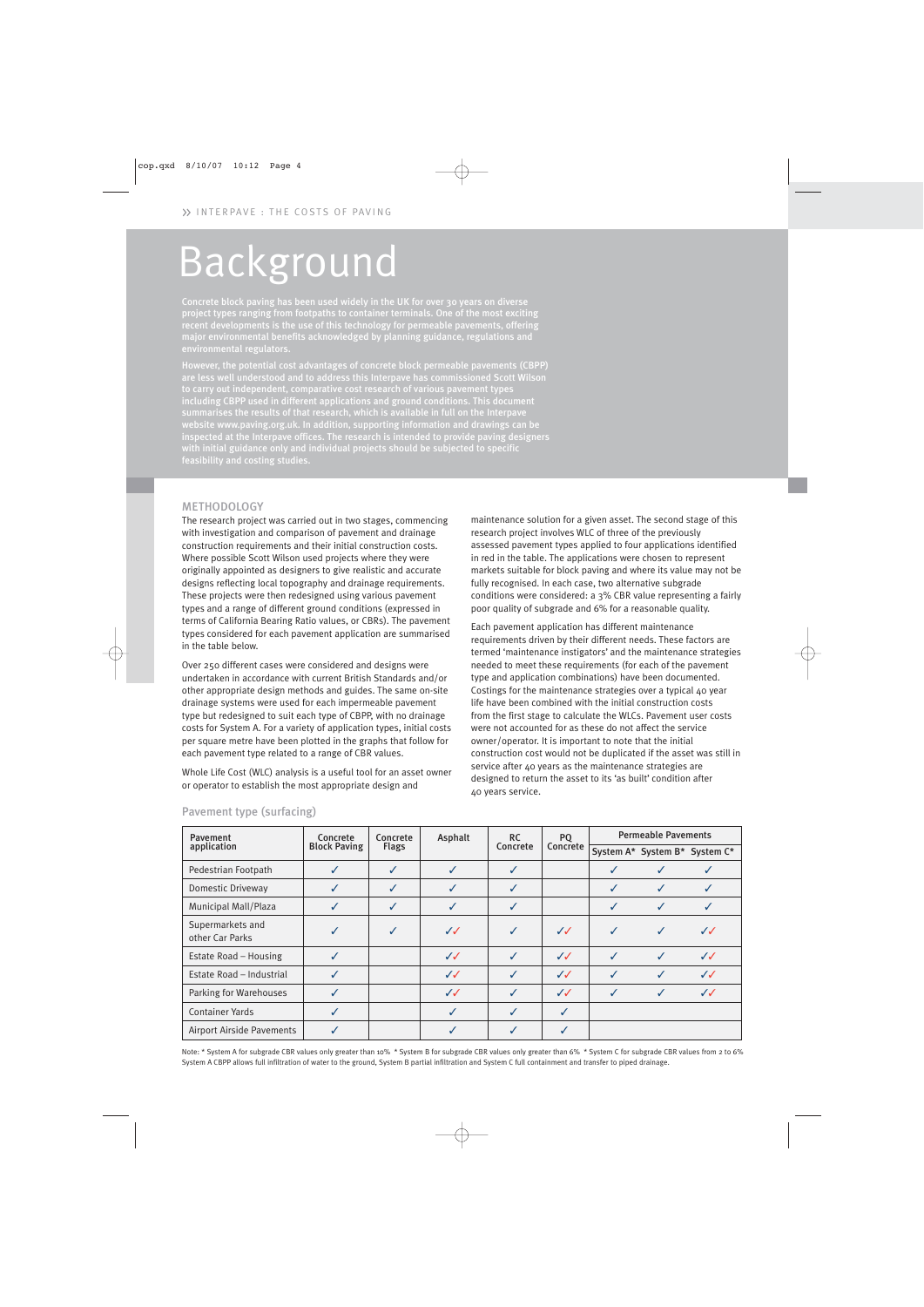# **>>Applications**

Supermarkets and other Car Parks – In terms of initial cost, impermeable concrete block paving closely follows asphalt. Where ground conditions allow, System A CBPP offers the lowest cost solution.



National supermarket chains are acutely sensitive to the appearance of stores. As a result there is a need to maintain the 'cosmetics' of the car park, resulting in a more onerous maintenance schedule than that usually required to service purely utilitarian functions. Most supermarkets will require any major maintenance to be undertaken during off peak hours, usually at night, allowing customers to park (and shop) at peak times. For the same reasons, any maintenance perceived as time consuming or requiring a long 'curing' duration is likely to be viewed unfavourably.

Owner/operators will be more concerned with WLC than initial costs and here the difference between CBPP (System C) and asphalt is minimal, with Systems A or B offering potential cost savings.





Block paving at a supermarket after more than 20 years service

|   | - Concrete Block Paving                       |
|---|-----------------------------------------------|
|   | - Asphalt                                     |
|   | - Reinforced Concrete with Bars (RC Concrete) |
|   |                                               |
|   | <b>CBPP Type A</b>                            |
| л | <b>CBPP Type B</b>                            |
| × | <b>CBPP Type B Fin Drains</b>                 |
|   | + CBPP Type C                                 |
|   | <b>CBPP Type C Fin Drains</b>                 |

Estate Roads – Housing – Initial costs for all types of CBPP are lower than asphalt for CBR values as low as 4% with no more than a 10% extra for lower CBR values.



The majority of vehicles on a housing estate distribution road are domestic, transmitting a relatively low load to the surface. The traffic flows obviously depend on the size of the housing estate but would generally be classed as low. Housing developers place great importance on aesthetics, as market research suggests that it is the 'overall feel' which helps secure sales. Other research has demonstrated the popularity of concrete block paving with the public, adding 'kerb appeal' to developments.

CBPP (System C) offer the lowest WLCs at CBR values of both 3% and 6%, while offering the well-recognised visual attractions of block paving. Highway authorities adopting such roads will be particularly interested by maintenance costs and WLCs benefits of CBPP.

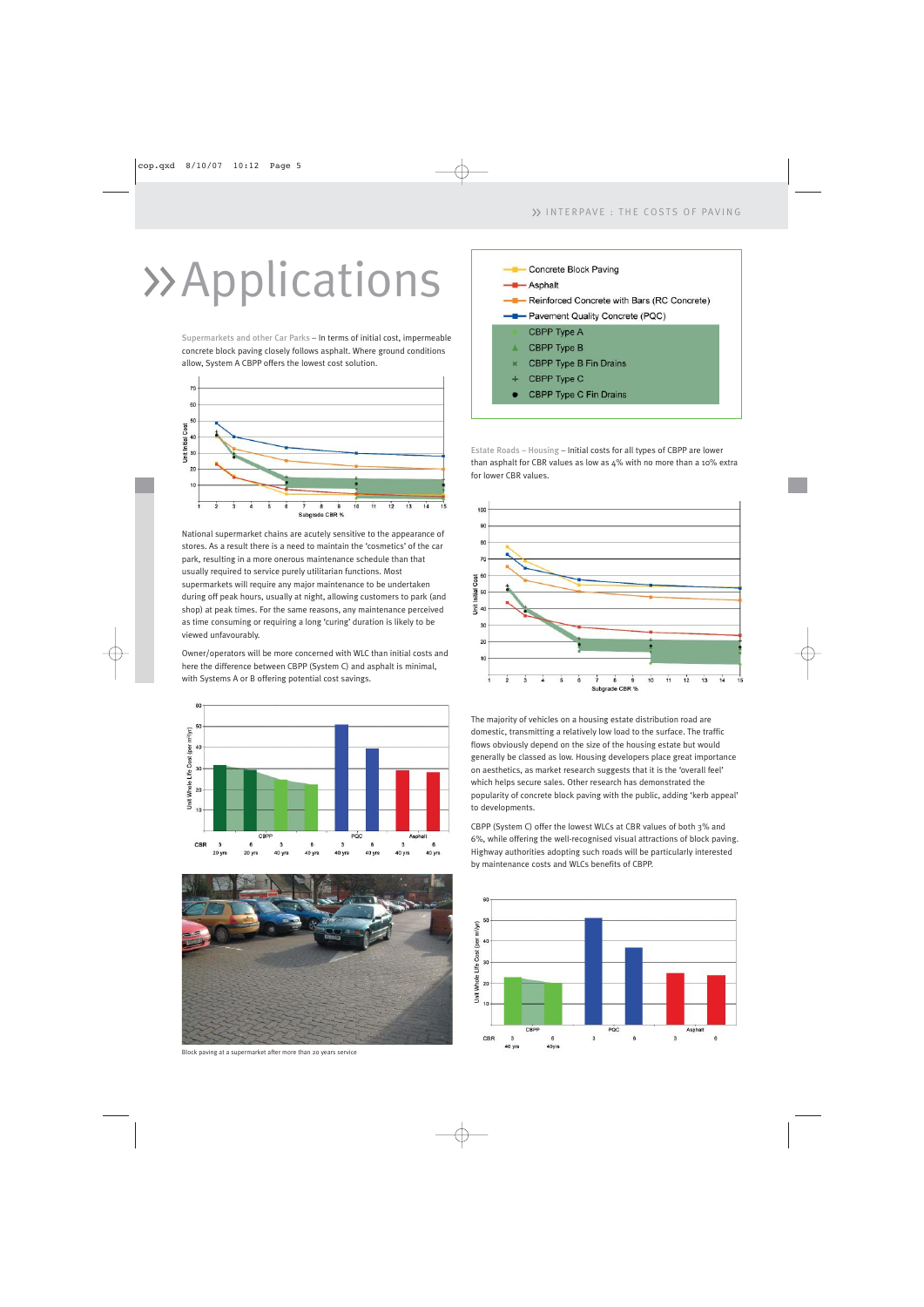Estate Roads – Industrial – Initial costs for all types of CBPP are substantially lower than asphalt for CBR values of 4% or more, becoming similar for the lower values.



The loading regime on an industrial estate distribution road can be relatively severe, with a high proportion of heavy good vehicles. So, maintenance and WLCs are important, with CBPP (System C) offering the lowest WLC.



Parking for Warehouses – Initial costs for all types of CBPP closely follow asphalt for CBR values of 6% or more.



The maintenance strategy for a warehouse distribution centre is focused on maintaining the structural integrity of the pavement. The aesthetics of the surface are a low priority with the pavement serving a purely utilitarian purpose. The loading regime for a busy warehouse distribution centre is particularly onerous. The advent of 'super size' tyres on articulated heavy goods vehicles have increased the point loads which the pavements are subjected to and this compounds the rate of 'damage' to the pavement. WLC will be a major issue for owner/operators and CBPP (System C) offers the lowest cost with potential further savings where Systems A and B can be used.



Container Yards – considered from an initial cost perspective only. Costs of impermeable concrete block paving are slightly lower than both asphalt and PQ concrete for all CBR values with reinforced concrete substantially higher.



Airport Airside Pavements – considered from an initial cost perspective only. Costs of impermeable concrete block paving follow those for asphalt and are substantially lower than those for reinforced or PQ concrete until very low CBR values are reached.





A 21 year old block-paved aircraft stand after some 400,000 aircraft movements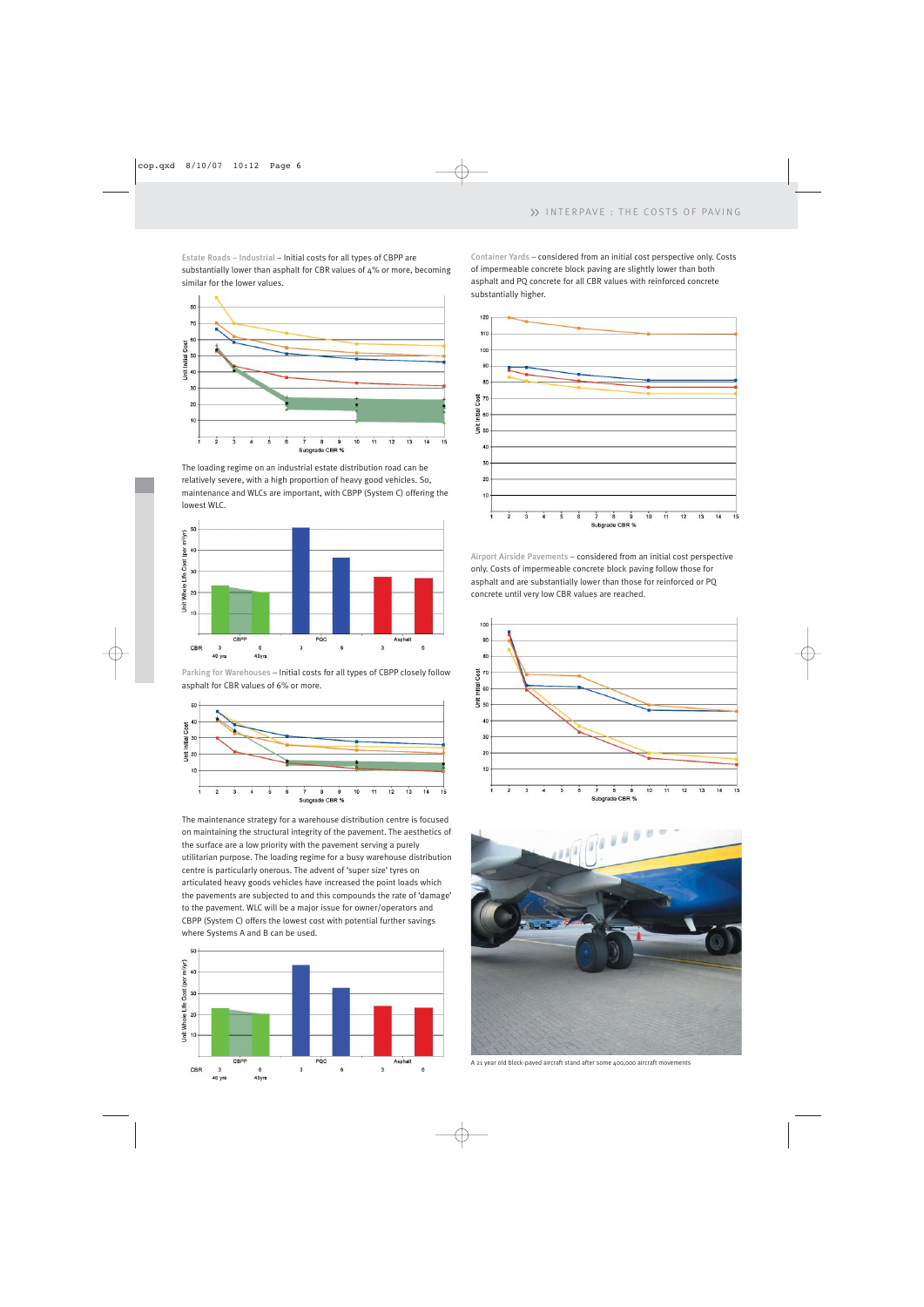# Key Findings

The first stage of the research shows that, where ground conditions allow, System A CBPP provides the lowest initial costs in all cases. With low CBR values, the situation varies from one application to another (as shown) but Systems B and C are shown to be competitive in all cases.

"where it can be used, System A concrete block and the state over 40 years'

The second stage of the costing exercise has shown the concrete block permeable pavements proved the most cost effective

paving solution for all four application types. It is important to note that the most expensive CBPP option, System C, has been used in this analysis. Systems A and B would allow for further significant reductions in WLCs. In addition, the design lives for permeable paving used in this analysis have intentionally been extremely conservative and thus form the upper boundary of WLCs which could be expected in practice.

CBPPs also have significant environmental advantages when compared to asphalt and unreinforced concrete as a key Sustainable Drainage System (SUDS) technique and with an inherent capability for reuse when maintained.

# Whole Life Costs for Pavements

There have been several studies (Shahin et al, 1990; Zimmerman et al, 2000) undertaken which detail the appropriate intervention junctures to maintain the structural integrity of the pavement at minimum financial cost to the asset owner. A schematic diagram showing the road maintenance costs and condition against time is given below.

Schematic Representation of Rehabilitation costs and Intervention Levels for a Road



It can be seen that once the condition of the road reaches an 'intervention' level it becomes necessary to spend money on rehabilitation treatment and thus improve the condition of the

pavement. The importance of timely maintenance and reconstruction to protect against 'expensive' work being required at a slightly later point in time was highlighted by Shahin et al (1990), as shown below. This shows that if maintenance is left for an extra 12% of its life, a 40% drop in road condition occurs, resulting in a factor of four increase in maintenance costs. Hence it is important to undertake maintenance works before the occurrence of serious structural damage.

Physical Factors Affecting Pavement Deterioration Rate



## INFLUENCING FACTORS

Vehicle-pavement interaction is dependent on vehicle weight, the number of axle loadings and the spacing within the axle group. Pavement impacts are also influenced by vehicle suspension, tyre pressure and tyre type, although these are secondary effects. Over time, the accumulated strains (the pavement deformation from all the axle loads) deteriorate the pavement structure, eventually resulting in cracking of both rigid and flexible pavements, with permanent deformation or rutting in flexible pavements. Fatigue or fatigue cracking is caused by repeated loadings and the heavier the loads, the fewer number of repetitions required to reach the same condition of cracking.

A series of empirical tests undertaken in the 1950s suggested that a 'fourth power law' relationship exists between axle load and road 'damage' i.e. doubling the axle load would increase pavement damage by a factor of 16. One of the reasons that damage to the road accelerates after a certain time can be attributed to a concept called 'spatial repeatability', which assumes that particular locations will be damaged significantly more than others. The reasons behind the development of these specific 'damage locations' are complex, but are in part due to the excitation of the modal response of the vehicles (the frequency and amplitude of vertical motion) and irregularities in the road surface (which can cause a 'bouncing effect'). In addition to the vehicle-pavement interaction the other primary factors affecting pavement durability are pavement design, material quality, subgrade conditions, weather conditions and, importantly, construction quality.

# LIFE EXPECTANCY

Flexible pavements are generally expected to serve from 10 to 20 years, depending on traffic conditions and construction, before major rehabilitation is required. In contrast, rigid pavements may serve up to 40 years. However, when flexible pavements require major rehabilitation, the work is generally less expensive and quicker to perform than for rigid pavements. Block paving is not routinely used for major road applications in the UK, so there is a dearth of information relating to its performance. However, commonsense suggests that its behaviour is between that of a rigid pavement (concrete) and that of a flexible pavement (asphalt). Reports have confirmed that in 'town centre' roads, block paving can perform with minimal maintenance for in excess of 20 years (Walsh, 2004) and on residential roads for in excess of 40 years.